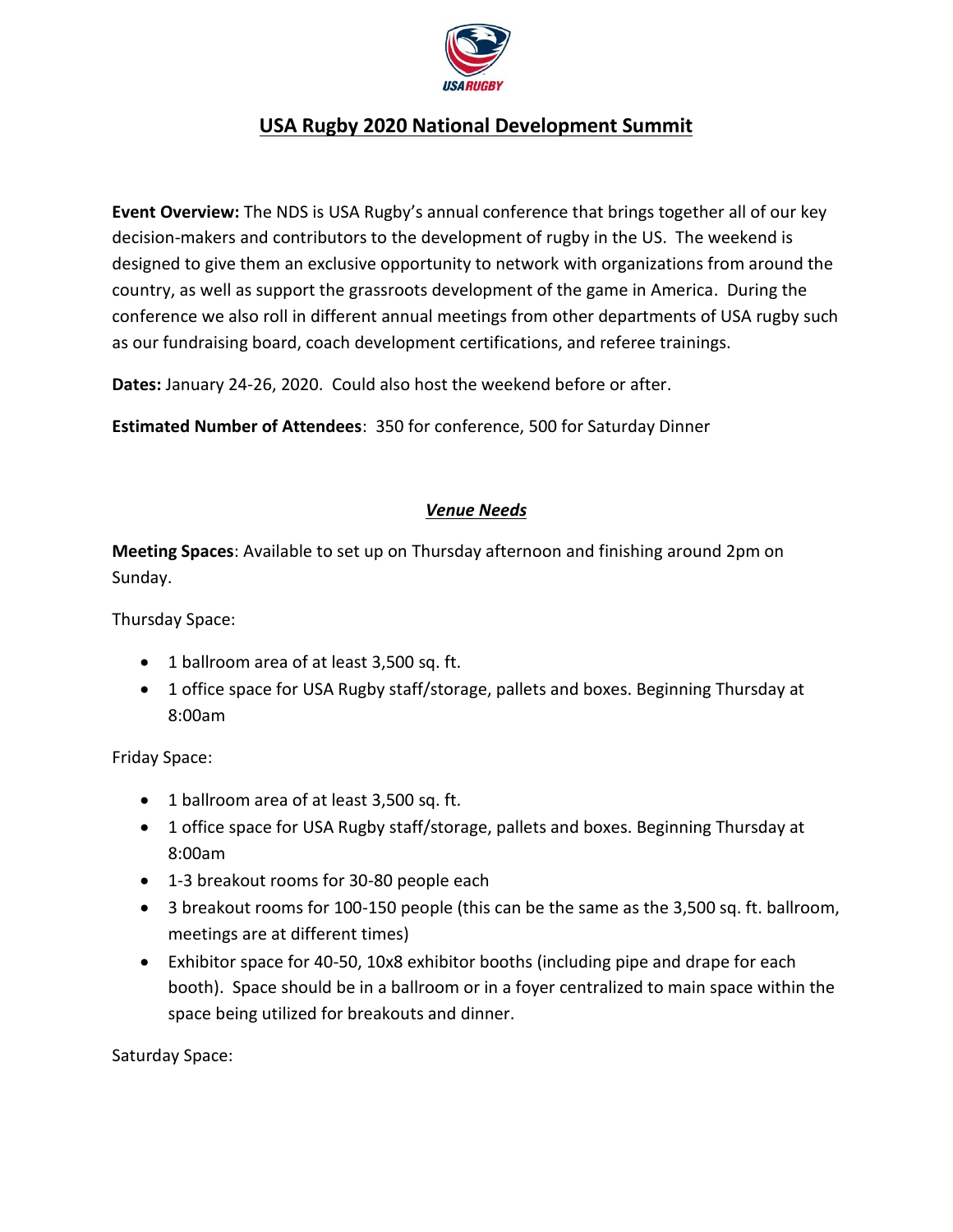

- 1 office space for USA Rugby staff/storage, pallets and boxes. Beginning Thursday at 8:00am
- 1-3 breakout rooms for 30-80 people each
- 3 breakout rooms for 100-150 people (this can be the same as the 3,500 sq. ft. ballroom, meetings are at different times)
- Exhibitor space for 40-50, 10x8 exhibitor booths (including pipe and drape for each booth). Space should be in a ballroom or in a foyer centralized to main space within the space being utilized for breakouts and dinner.
- 1 Ballroom area for 550 people (Needs to fit 500 people for Saturday night dinner and then around 400 for the entire weekend) – this can be shared with other space throughout the weekend. Size/capacity is for lunch and dinner needs Saturday

Sunday Space:

- 1 office space for USA Rugby staff/storage, pallets and boxes. Beginning Thursday at 8:00am
- 1-3 breakout rooms for 30-80 people each
- 3 breakout rooms for 100-150 people (this can be the same as the 3,500 sq. ft. ballroom, meetings are at different times)
- Exhibitor space for 40-50, 10x8 exhibitor booths (including pipe and drape for each booth). Space should be in a ballroom or in a foyer centralized to main space within the space being utilized for breakouts and dinner.

Space can be re-purposed through the weekend, e.g. breakout sessions can be part of a larger ballroom that is used for dinner Saturday night.

\*All rooms set up in round tables unless otherwise noted

## **Meeting Space Logistics:**

- Full Audio/Visual included (projector, cords, screens, and microphones included)
- Wireless Internet Access for all attendees
- Catering Available, please provide menu and details on pricing options
	- o We will need lunch on Saturday and Dinner on Saturday - Saturday night will need stage and lighting
	- o Refreshments throughout duration all day (i.e. coffee, snacks, water, etc.)
	- o Bar packages for Friday and Saturday night, host tickets

## **Hotel Needs/Preferred Options:**

• 130 room block Friday through Sunday with ability add 50+ rooms if needed